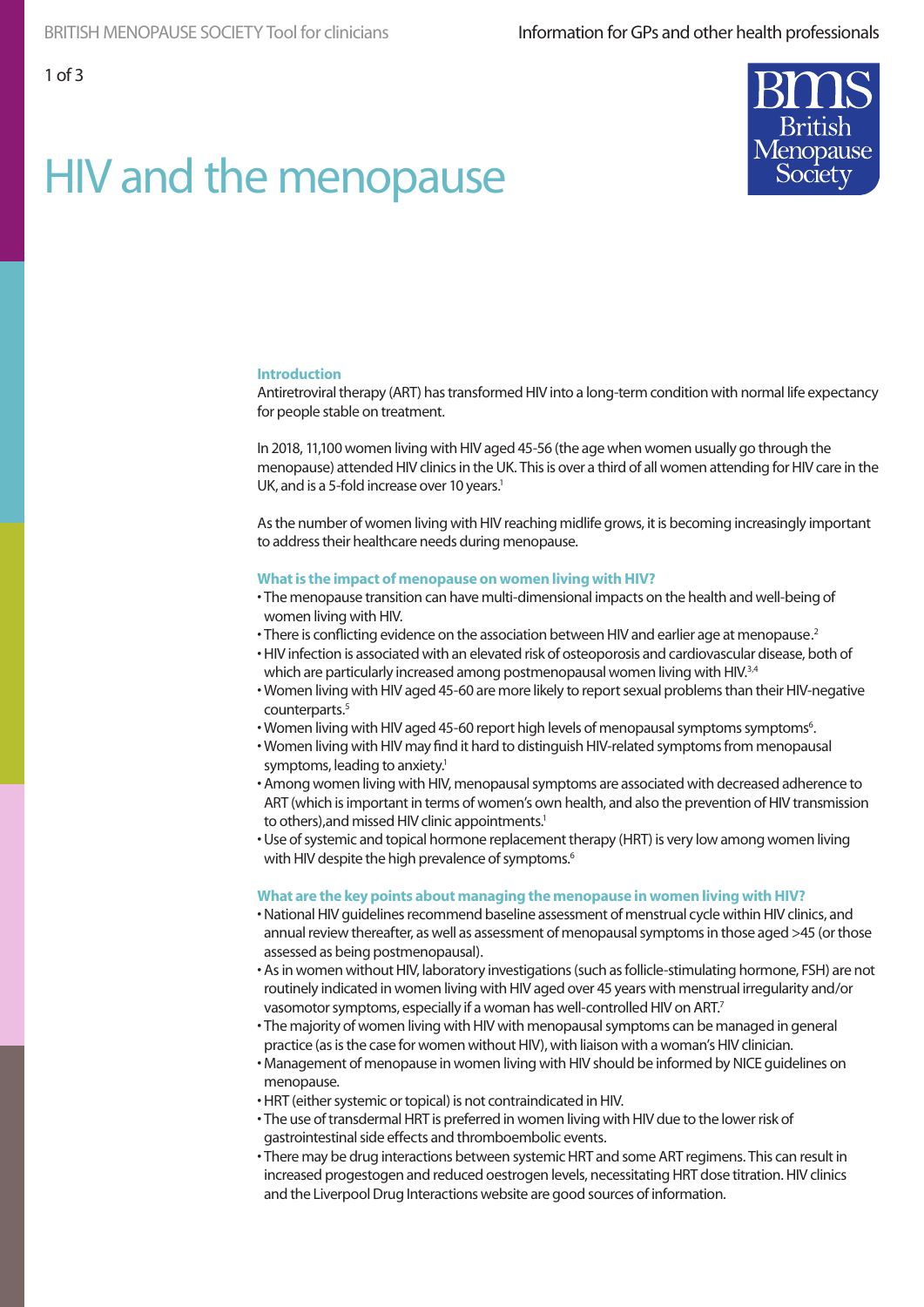## HIV and the menopause

#### **What support do women living with HIV need through the menopause?**

- Nearly half of women living with HIV in a national study stated they did not have enough information about the menopause, leaving many feeling under-prepared.<sup>7</sup>
- Midlife women living with HIV should be provided information on menopause and symptom management (see resources for HIV specific leaflets).
- Research has found that peer-support (support from other women living with HIV) can help women during the menopause transition. This may be accessed via local third sector organisations or HIV clinics, with new programmes being developed specifically for older women living with HIV (see resources).

#### **Resources**

#### *For healthcare providers:*

BHIVA/BASHH/FSRH guidelines for the sexual & reproductive health of people living with HIV (draft): https://www.bhiva.org/file/zryuNVwnXcxMC/SRH-guidelines-for-consultation-2017.pdf

Liverpool HIV Drug Interactions HRT chart: https://liverpool-hiv-hep.s3.amazonaws.com/prescribing\_ resources/pdfs/000/000/028/original/TS\_HRT\_2017\_Nov.pdf?1520609847

www.thebms.org.uk

#### *For women:*

Positively UK: http://positivelyuk.org

GROWS Project (support for older women living with HIV): https://sophiaforum.net/index.php/womenwith-hiv-growing-older-wiser-and-stronger-grows/

AIDSMap factsheet on HIV and menopause: www.aidsmap.com/Menopause-and-HIV/page/3117291/

A Guide to menopause for women living with HIV: https://sophiaforum.net/wp-content/ uploads/2020/09/A-Guide-to-Menopause-for-Women-Living-with-HIV-Sophia-Forum.pdf

www.womens-health-concern.org

www.menopausematters.co.uk/